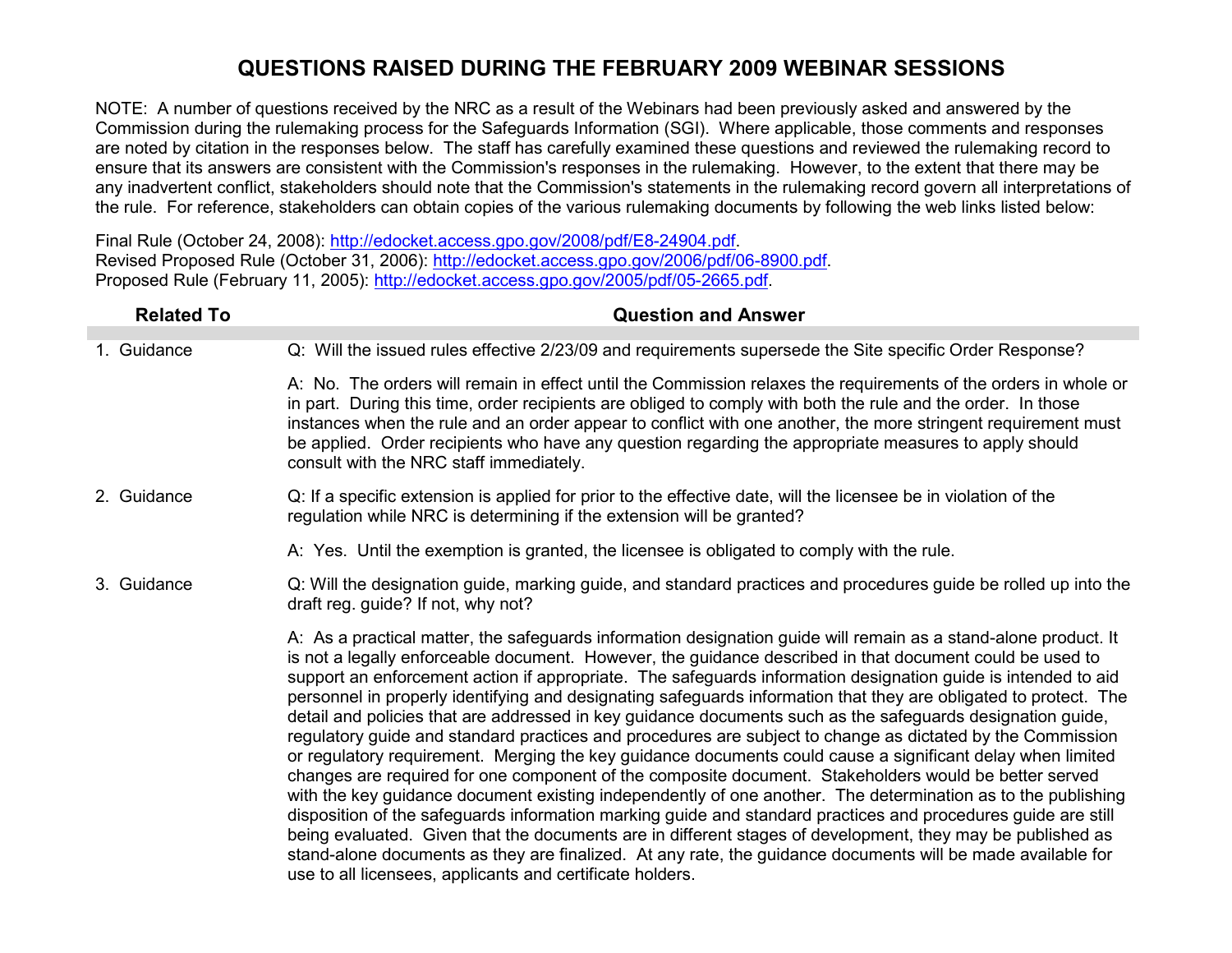4. Definition Q: Ref 73.22(a)(1)(ii) - Please provide criteria associated with the use of the term "easily discernable"?

A: The Commission responded to a similar comment during the SGI rulemaking. Stakeholders should reference page 64039 of the Revised Proposed Rule. In sum, the phrase ''not easily discernible to members of the public'' was added to reflect the aspects of a licensee's or applicant's physical security system that can be readily observed by members of the public are not necessarily considered SGI.

5. Definition Q: For engineering information determined to be SGI. At what point would engineering design for security systems be considered SGI? And would the employees of the design firm then need to be screened and granted access to SGI? Thank You.

> A: This issue was addressed by the Commission in both the revised proposed rule and the final rule on page 63556 of the Final Rule and 64017 of the Revised Proposed Rule. Sections 73.22(a)(1)(ii) and (xii), and 73.23(a)(1)(ii) and (xii) describe the types of information that must be protected in this regard. Those sections provide criteria to be used by the creator of those documents to determine whether or not the specific document contains Safeguards Information. The NRC staff notes, however, that the "engineering and safety analyses" that must be protected must be specifically tied to site specific, security related details. In addition, 73.22(a)(1)(ii) is tied to security related site-specific drawings, diagrams, sketches etc. that substantially represent the final design feature of the physical security system. Stakeholders should consult the SGI Designation Guide and the NRC staff if there is doubt as to whether a specific document contains Safeguards Information.

6. Transportation Q: The information in the Federal Register seems to conflict between the guidance and the responses to comments as follows: Current Code language in the Federal Register: § 73.23 Protection of Safeguards Information—Modified Handling: Specific Requirements..... ; manufacturers and distributors of items containing source material, or byproduct or special nuclear material in greater than or equal to Category 2 quantities of concern; transportation of more than 1000 Tbq (27,000 Ci) but less than or equal to 100 grams of spent nuclear fuel;..... research

> Comments and Response: According to the commenter, it is unclear how the originator of a RAMQC Category 2 will be able to assure that each carrier meets the requirements to handle SGI–M. Response: The Commission has determined that information relating to the transportation of Category 2 RAMQC need not be protected as SGI–M and may be shared on a ''need-to-know'' basis. Does Cat 2 count as SGI-M or not?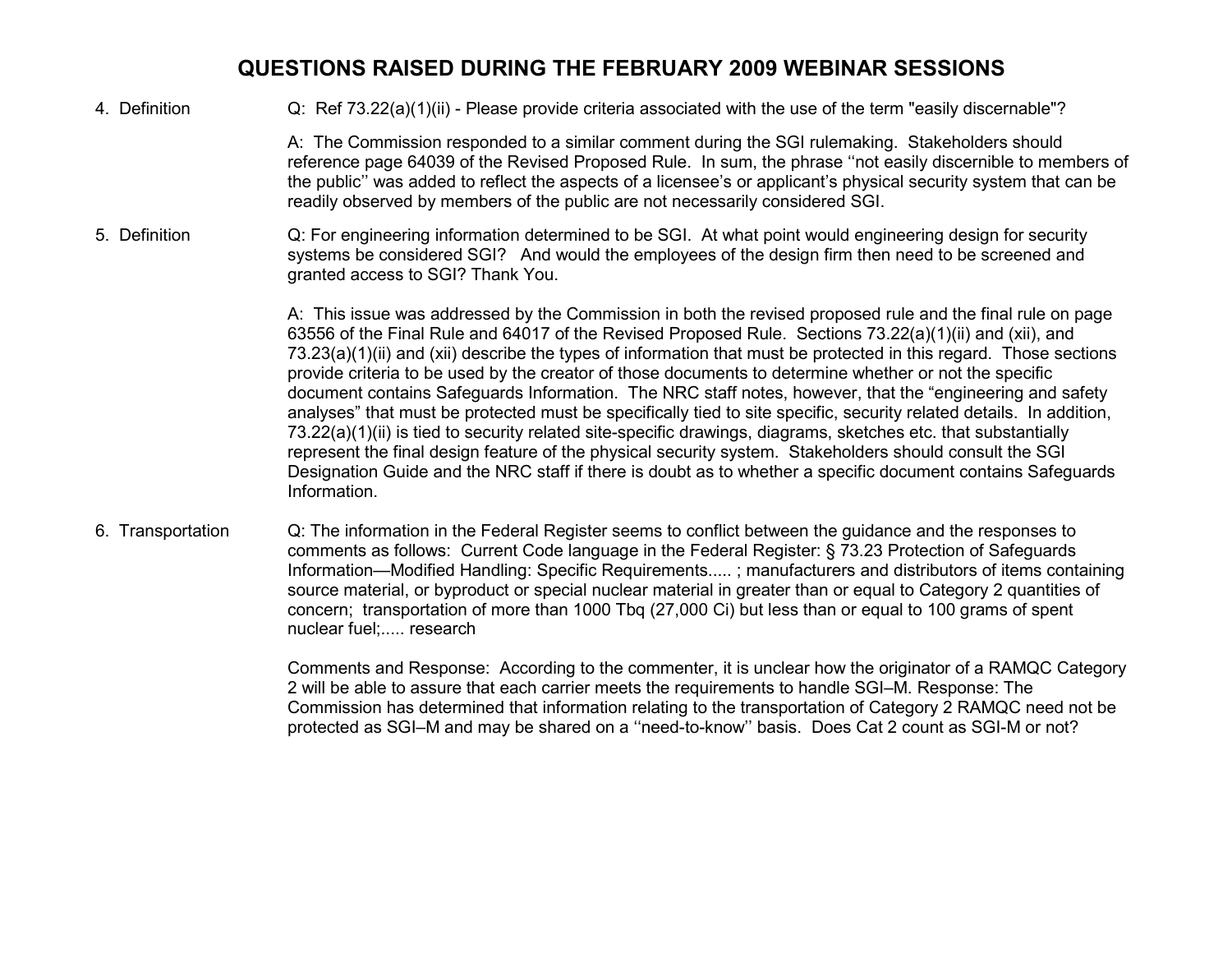A: The Commission responded to a similar comment during the SGI rulemaking. Stakeholders should reference the Final Rule at 73 FR 63555-63556. In sum, as noted previously by the Commission during the rulemaking, and as clearly stated in the text of the rule at 10 CFR 73.21(a)(1)(ii), information associated with the transportation of IAEA Category 2 radioactive material is not required to be protected as safeguards information-modified handling. However, this information is considered by the Commission to be sensitive information. Licensees are expected to protect such security related information from unauthorized disclosure and limit access to those individuals that have a need to know. However, stakeholders should note that SGI-M requirements would apply to licensees possessing Category 2 radioactive material to the extent that such materials are possessed by panoramic and underwater irradiators or manufacturers and distributors, as set forth in the introductory paragraph of 10 CFR 73.23.

7. Transportation Q: Do we need to Safeguard all information utilized in making dry cask movements?

A: No. The protection of security information for dry cask storage or movements is similar to spent fuel transportation in that some of the components of dry cask movements are public information or easily observed by the public. The NRC has developed and issued a SGI Designation Guide to assist licensees or other stakeholders in determining what information should be protected as SGI. In short, information that could assist an adversary in developing or carrying out an attack would be considered SGI.

8. Transportation / Access Q: Are these non Power Reactor stakeholders going to have a data base such as PADS for us to review to verify status of individuals?

> A.: The NRC does not own, operate nor control the Personnel Access Data System. The Personnel Access Data System is not a tool that's used to verify access to safeguards information. The Commission has no immediate plans for requiring a PADS-type of database for stakeholders to use to verify the access status of individuals.

9. Access Q: Under the new rule, can anyone establish an SGI program without obtaining NRC approval?

A: Yes, anyone can establish a safeguards information protection system, but the establishment of that system does not mean that it necessarily complies with the requirements of the rule, Further, the establishment of a safeguards information protection system also does not mean that the establisher will be provided access to SGI. An adequate SGI protection program is merely one component of the rule's requirements, and must be complimented with a need-to-know determination by the holder of the SGI, and satisfactory completion of all elements of the background check requirement before one gains access to safeguards information.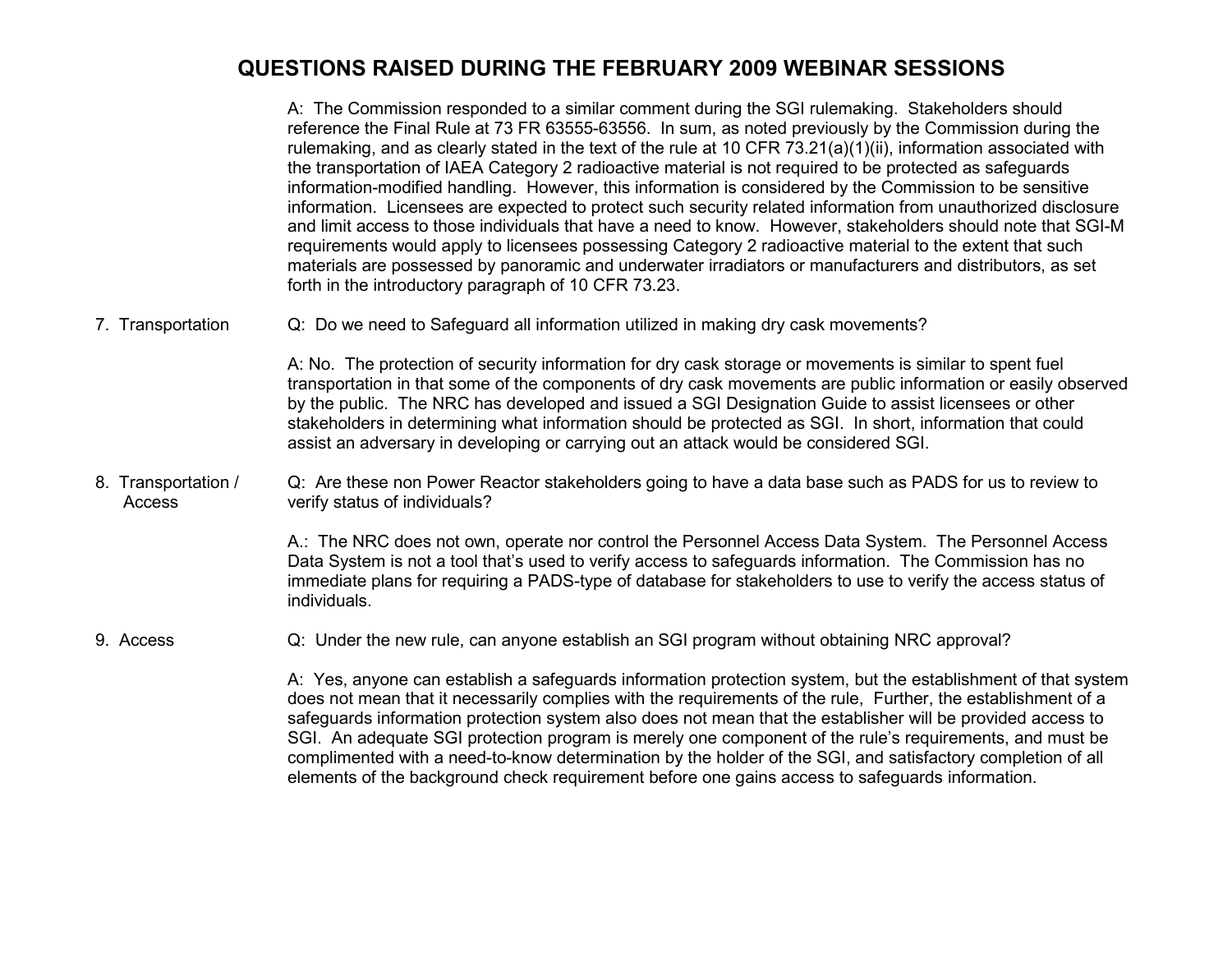10. Access Q: There is no specific or implied expiration or required update to these background checks. What value is there in doing this SGI background once and not doing it again at some period? The way this reads I could do a background once and carry it on the books indefinitely. A: There is no reinvestigation requirement in the regulation for continuing access to SGI. However, the regulations at 10 CFR 73.22(b) and 73.23(b) require that persons with access to Safeguards Information "must be trustworthy and reliable, based on a background check…" As noted by the Commission in the 2006 Revised Proposed Rule (71 FR 64004, 64014), this implies that there is a continuing obligation for licensees and others responsible for allowing access to Safeguards Information to make reasonable efforts and use their best judgment to ensure that persons whom they allow access to Safeguards Information are currently trustworthy and reliable. 11. Access Q: If you already have prints on file and have verified that individual's identity, can you have them fill out the PHQ from NEI and not have to re-verify their ID at that time. (I have some individuals who are not in the immediate area and they would have to travel to verify their ID.) A: If the fingerprints on file have previously been submitted to the FBI, through the NRC, then you need not reaccomplish that element of the background check requirement. Use of the PHQ from NEI is permissible and will satisfy the other elements of the background check requirement. 12. Access Q: What adjudication standards are to be used when reviewing FBI Criminal History report? A: The NRC's requirements do not prescribe specific disqualifying criteria for a criminal history records check, for access to safeguards information. Licensees are expected to use their best judgment and experience in determining on a case by case basis which individuals are trustworthy and reliable and therefore suitable for access to Safeguards Information. Reviewing officials however, must be judicious in their application of the trustworthiness and reliability determination such that disclosing safeguards information to the individual (i.e. the subject of the trustworthiness and reliability determination) does not constitute an unreasonable risk to the public heath and safety or common defense and security. 13. Access Q: Will individuals with existing government issued security clearances, such as DOE or USNRC, be exempt from the background investigation requirement? If so, what will be the expected documentation to be maintained to support this exception? A: No additional fingerprinting is required for access to safeguards information for individuals possessing an active Federal security clearance. The fact that those individuals have an active Federal security clearance meets the fingerprinting and other elements of the background check requirement as prescribed by 10 CFR 73.22 and 73.23. When an active Federal security clearance is used to meet the fingerprinting and other elements of the background check requirement, the Reviewing official must maintain a record of official notification stating that the individual possesses an active Federal security clearance.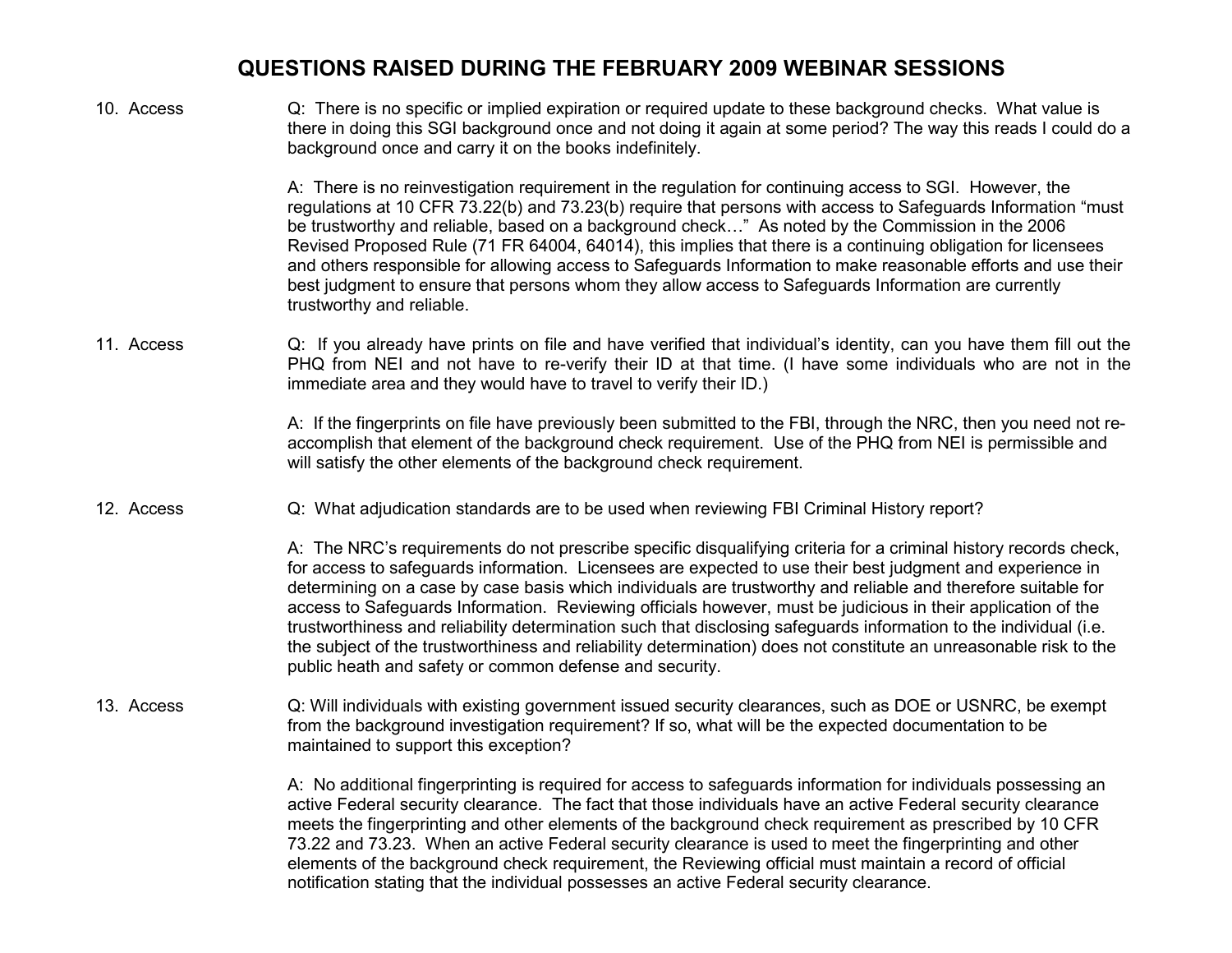14. Access Q: Is a credit check a necessary part of a "reliability and trustworthiness" determination under 73.22(b)(2)? What about psychological screening?

> A: No. The basic requirement for a background check is based upon a Federal Bureau of Investigation criminal history records check (including verification of identity based on fingerprinting), employment history, education, and personal references. The background check portion for access to SGI requires that a person's education be verified as part of the trustworthiness and reliability determination. The suitability of a person's education to their job responsibilities is considered a key attribute in determining a person's trustworthiness and reliability. With respect to personal references, the rule does not differentiate between stated personal references and developed references. The trustworthiness and reliability determination takes into account the results of the background check and the individual characteristics of the individual. The person performing the check and reviewing official must have a level of assurance that the procedures used to complete the elements of the background check are sufficient to make an informed trustworthiness and reliability determination. Additionally, psychological screening is not a prerequisite for access to SGI

15. Access Q: May the Industry utilized PADS to store and track SGI Background Checks and FBI Criminal History Checks (this would be for those personnel who have not applied for Unescorted Access)?

> A: The NRC can not make policy for a database that it does not own nor operate. However, because of restrictions regarding the dissemination of criminal history record information in Section 149 of the Atomic Energy Act and 10 CFR 73.57(f), such information cannot be placed in a shared database such as PADS. Licensees and stakeholders must in all instances comply with the protection requirements described in Section 73.57(f).

16. Access Q: You mentioned acceptance of confirmation of fingerprints or background information transferred from other agencies for credit towards background investigations. Are e-mails from NRC, DHS, DOE, FBI, State Police, PADS coordinator, other licensees, etc. sufficient for confirmation, in lieu of letterhead memo? For example, if I get an e-mail from NRC ADM/DFS/PSB, it should suffice to confirm and credit for whether they have fingerprints on record, or what kind of current clearance they have, etc. It may even be on a spreadsheet attachment, etc.

> A: Confirmation of an active Federal security clearance may be made in several forms. The manner in which that confirmation is transmitted and/or received is dependant upon the organization or agency that is communicating the information. Typically, Federal Agencies do not rely upon the use of emails to confirm active Federal security clearances. Compliance with guidelines associated with the protection of privacy act information must always be at the forefront when sharing such sensitive data.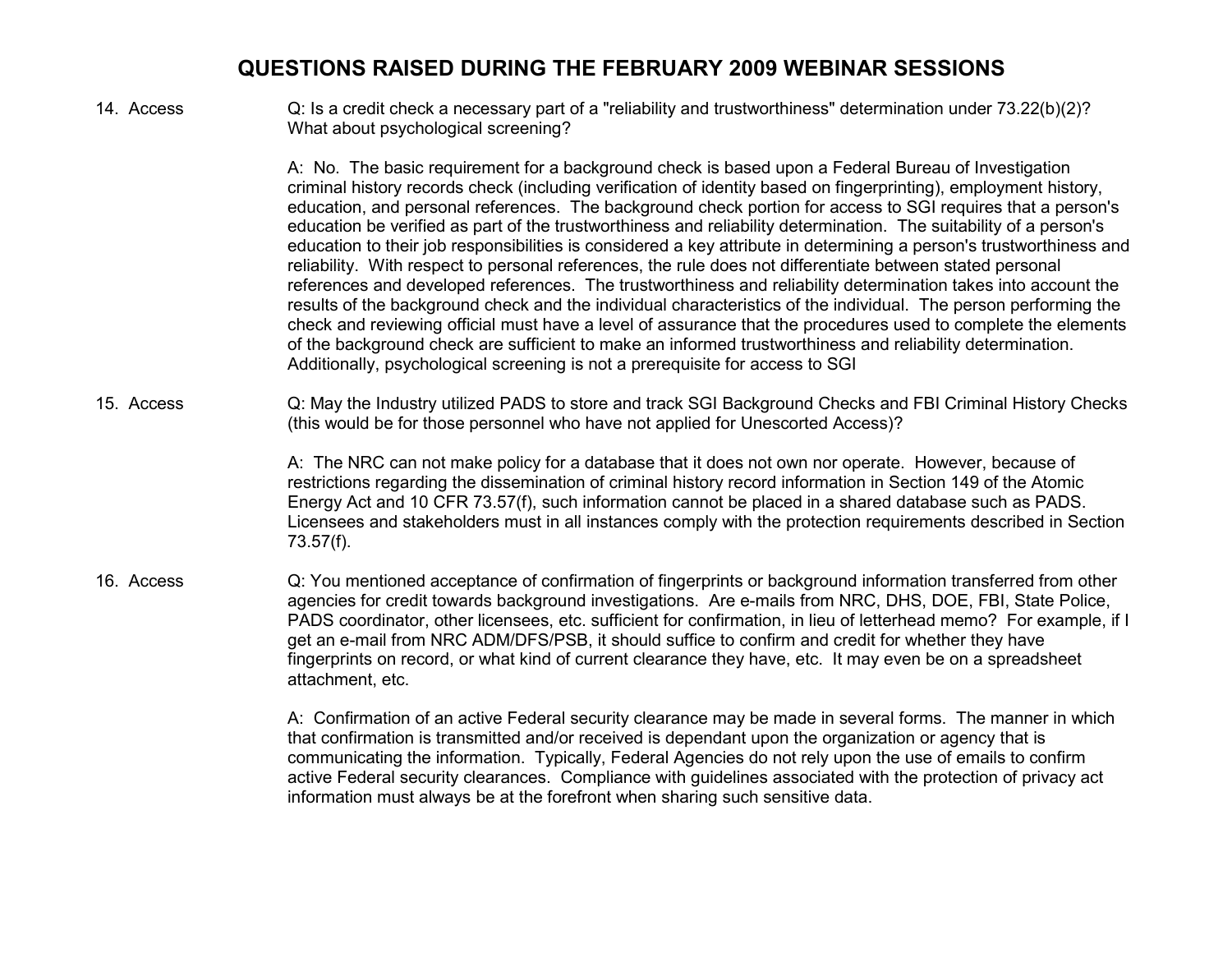17. Access Q: 2 forms of photo ID are restrictive with respect to most individuals. What other forms of government-issued ID (other than driver's license) would be acceptable?

> A: That would depend on the purpose for the identification verification. Since no indicate was stated for the purpose of the identification verification, the assumption is that the effort is related to a fingerprinting initiative. Jurisdictions across the country have various requirements for identification as it relates to fingerprinting. Typically, they rely upon government issued credentials that state physical characteristics such as a driver's license, a passport or a Federal, State or Tribal issued identification card. Some jurisdictions may have an expansive list of identifications credentials that are accepted for the purpose of fingerprinting while others may be very restrictive in what can be accepted.

18. Access Q: If an SGI cleared employee changes employers i.e. Moves from licensee to licensee or from NRC to licensee or licensee to NEI, for example, do they have to go through the process again, or take credit for previous SGI requirements having been met?

> A: NRC regulations at 10 CFR 73.57(b) clearly address this question. As explained in that regulation, the lapse in time since the person's last access to Safeguards Information must be taken into consideration, as should information as to whether the access was terminated under favorable condition, before a decision is made to accept the trustworthiness and reliability determination from a previous employer. 10 CFR 73.57(b)(5) makes allowance for the acceptance of fingerprints of an employee of a licensee, contractor, manufacturer, or supplier that has been granted access to a nuclear power facility or to safeguards information if that access is based in part on a criminal history records check. The criminal history check file may be transferred to the gaining licensee in accordance with the provision of 10 CFR 73.57(f)(3). The reviewing official must verify that all elements of a background check have been conducted and make a trustworthiness and reliability determination based upon the information made available to him or her.

19. Access Q: If an empoyee has been with the same employer for a number of years, say 8 or 10 yrs and was SGI cleared under the old Rule, was finger printed many years ago; what new activity is expected, that needs to be done to meet the new Rule requirements?

> A: The rule does not require new fingerprinting of employees with existing access to Safeguards Information. However, if the employee has not been the subject to other elements of the new background check, such as employment history, education history and personal references as prescribed by 10 CFR 73.22(b) and 73.23(b), he or she would have to undergo a background check for those elements alone and be found to be trustworthy and reliable based on all of the information obtained as a result of the background check to continue to have access to SGI. Until all of those elements are completed, individuals should not have access to Safeguards Information.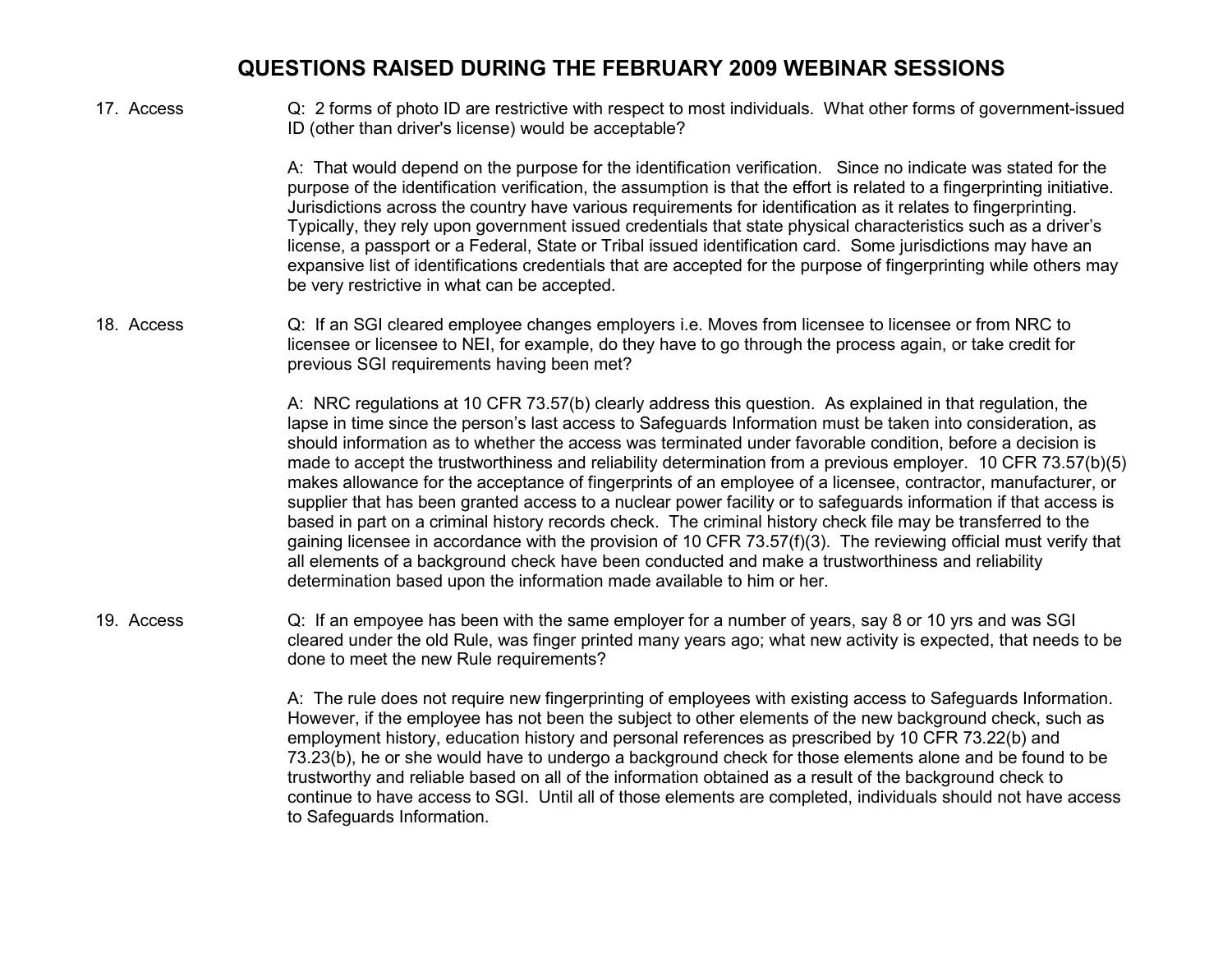20. Access Q: Was the intent of the Regulator to follow the current AA model?

A: No. The requirements for unescorted access to an NRC regulated facility are more stringent than the access requirements for SGI. However, as explained by the Commission in the 2006 Revised Proposed Rule (71 FR 64004, 64014), because the requirements for a background investigation for unescorted access to an NRC regulated facility include all of the elements of a background check for access to SGI, an individual who currently has unescorted access under these programs should be considered suitable for access to Safeguards Information, assuming the individual has been determined to have a "need to know." The NRC does not intend for the two access requirements to conflict or cause an unnecessary burden on licensees.

21 Access Q: At FENOC we are using the current Access Authorization requirements for unescorted access to meet this background requirement. How are others in the industry going to meet and document this if they are not using the Access Authorization group at their Sites?

> A: The commenter should note the response to Question 20 above. In short, persons who have been granted unescorted access to operating nuclear power plants pursuant to an access authorization program under the NRC's regulations at 10 CFR 73.56 can be determined to be sufficiently trustworthy and reliable for purposes of access to Safeguards Information. The background check requirements for access to Safeguards Information (SGI) were not intended to be more comprehensive or restrictive than what is required for unescorted access to a commercial nuclear power plant.

22. Protection while in use or storage Q: Why would the NRC consider additional controls for thumb drives that contain encrypted information when the same information is allowed to be transmitted electronically (i.e., encrypted)?

> A. Removable magnetic medium, used to store Safeguards Information, must be properly marked and stored in a security storage container when not in use. The rule makes no distinction between the marking and safekeeping requirement for encrypted safeguards information on removable magnetic media devices and the marking and safekeeping requirements for unencrypted safeguards information on removable magnetic media devices.

23 Marking Q: It appears that the portion marking requirement, in the new rule, is limited to transmittal documents, is that an accurate assessment?

> A: Yes. The new rule has relaxed the portion marking requirements that were evident in the previous version of the rule. Portion marking is only required for correspondence to and from the NRC (i.e. cover letters, but not attachments) that contain safeguards information.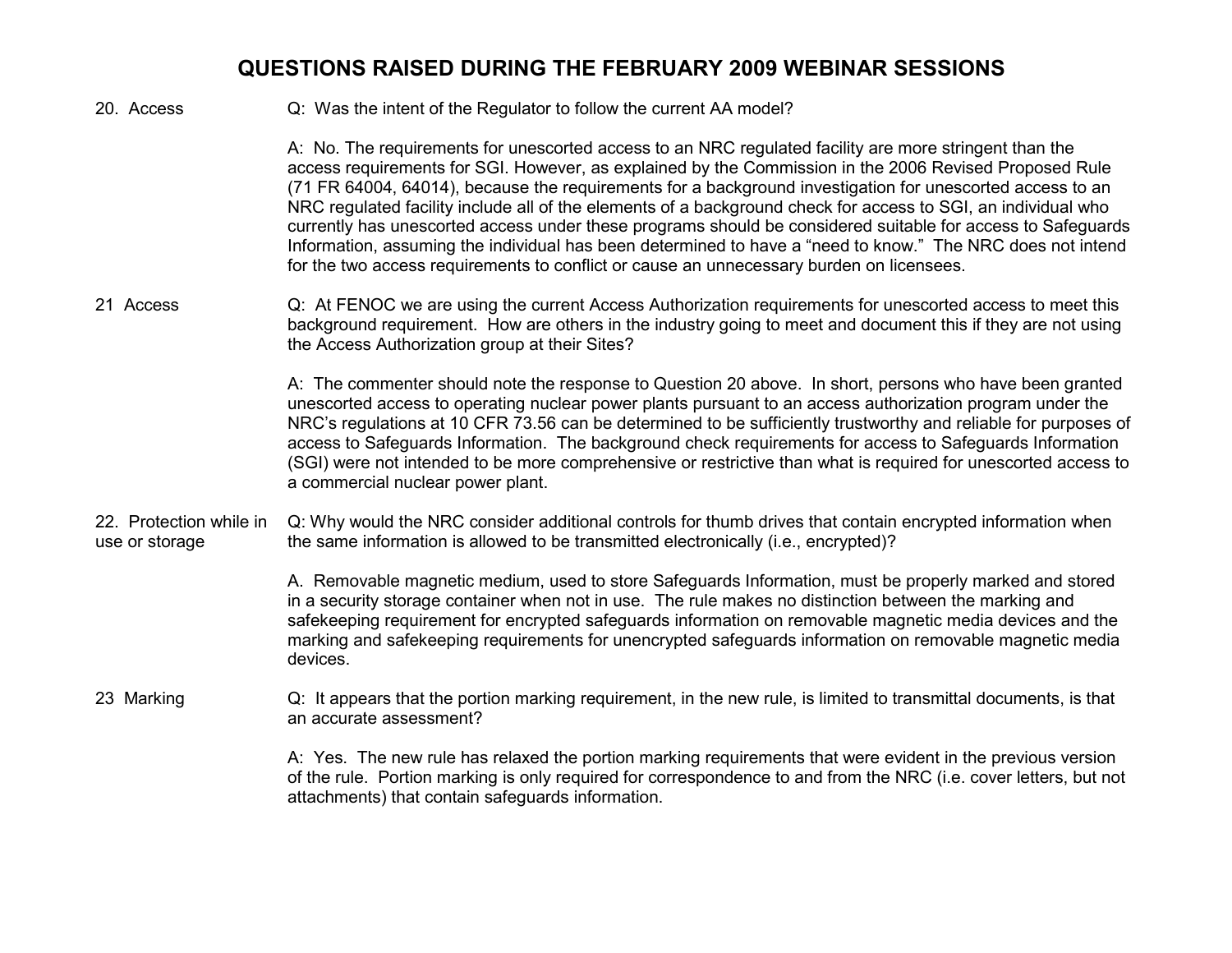24 Marking Q: The addition of marking 1st page of SGI document, how is that being applied to historical documents that are vaulted as for example previous revision to PSP's and electronic media ?

> A: The Commission noted, in the statements of consideration of the final rule, that it does not expect licensees or applicants to go back and mark documents for which a cover sheet was used for the required information instead of the first page of the document as set forth in 10 CFR 73.22(d)(1). (73 FR 63546, 63557). Historical documents that are vaulted need not be removed from the vault solely for the purpose of meeting the marking requirement. As those documents are removed from the vault for use, i.e. transmitted, modified or used as an attachment, they must be marked as required. That is to say, markings must be conspicuously placed on the first page of the document. If the first page of the document is the cover page, then the required markings would be conspicuously place on the cover page/first page. When a transmittal letters is attached to a safeguards information document, and is not a permanent part of the document, the actual first page of the safeguards information document itself must be marked according to 10 CFR 73.22(d) and 73.23(d). Additionally, the rule makes no distinction, with respect to the marking of electronic documents and hardcopy documents or other matter containing safeguards information. Documents or other matter containing safeguards information must be marked according to 10 CFR 73.22(d) and 73.23(d).

25 Marking Q: Is it possible for a materials licensee (such as an M&D) to mark information as SGI-M that should be labeled as SGI?

> A: The regulations clearly define in paragraphs 73.22(a) and 73.23(b) what information should be protected as Safeguards Information or Safeguards Information-Modified Handling, respectively. Material licensees, such as Manufacturers and Distributors are, by regulation, subject to the safeguards information-modified handling requirements set forth in 73.23.

26 Marking <br>Q: Containers cannot be identified as containing SGI...what about rooms, individuals carrying SGI (currently we require those with SGI to keep it in bright pink folders and to wear a badge indicating they have possession of SGI. These are visual reminders to assist the individual in maintaining control).

> A: Security storage containers cannot be marked to indicate that they house safeguards information. Marking locked security storage containers to indicate they contain SGI may assist in identifying the location of SGI. If a room has security storage containers and those security storage containers house safeguards information, the marking of the room to indicate that it holds safeguards information would violate the spirit and intent of the rule and should not be done. The use of devices that strengthen day-to-day information security awareness, such as the use of bright pink folders or the wearing of a particular badge is permissible and should be viewed as a security enhancer.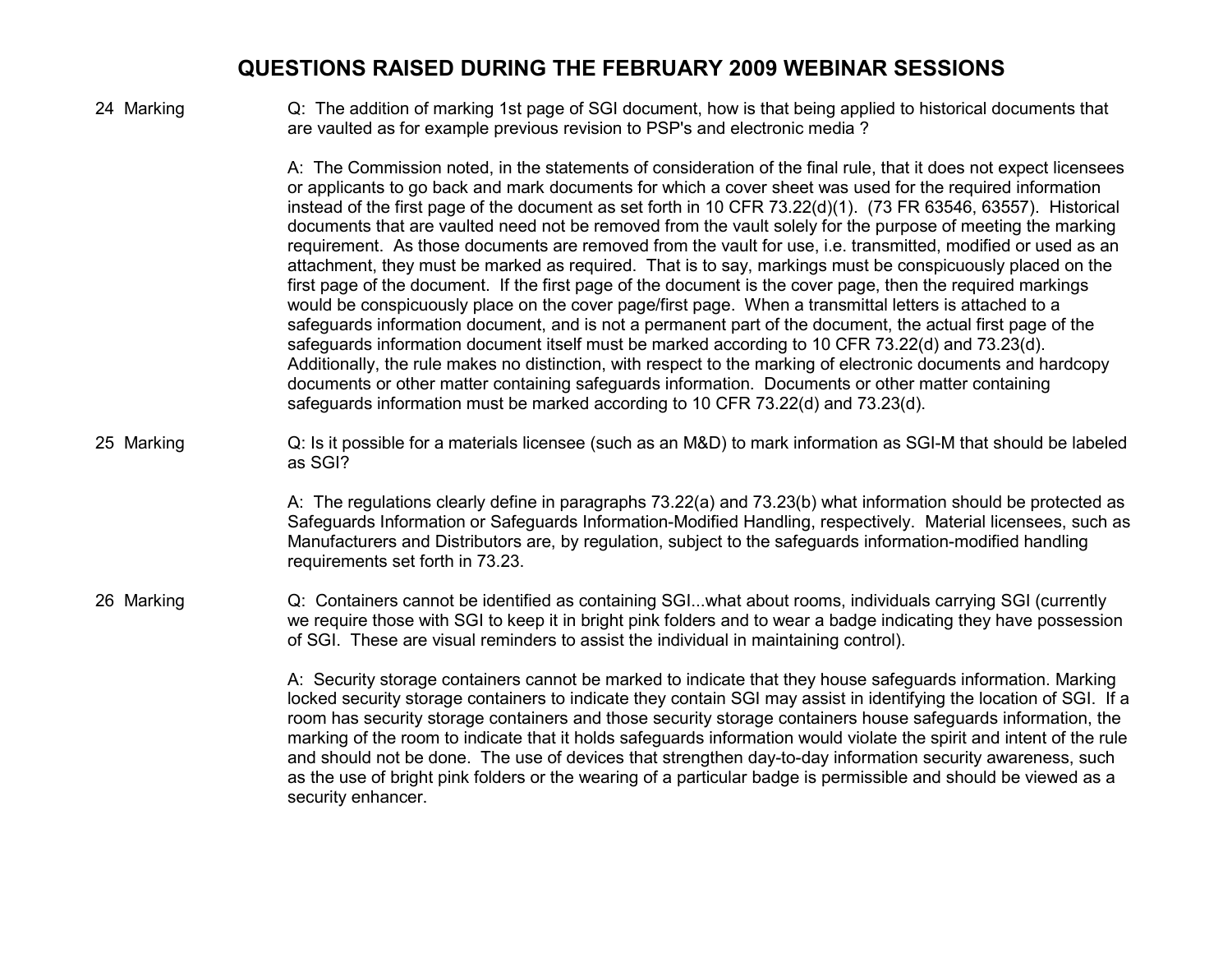| 27 Marking                    | Q: 73.22(h) discusses who can decontrol SGI. We are assuming that a licensee can decontrol material they<br>have created or material created by others with their approval.                                                                                                                                                                                                                                                                                                                                                                                                             |
|-------------------------------|-----------------------------------------------------------------------------------------------------------------------------------------------------------------------------------------------------------------------------------------------------------------------------------------------------------------------------------------------------------------------------------------------------------------------------------------------------------------------------------------------------------------------------------------------------------------------------------------|
|                               | A: That is correct, but care must be taken to ensure that documents or other matter that are decontrolled not<br>meet the criteria for continued designation as safeguards information and not disclose safeguards information<br>in some other form or be combined with other unprotected information to disclose safeguards information.                                                                                                                                                                                                                                              |
| 28 Safekeeping and<br>Storage | Q: Is the use of an encrypted volume within a stand-alone computer (i.e. double password protected) located<br>within a controlled access area an acceptable alternative to the new rule language?                                                                                                                                                                                                                                                                                                                                                                                      |
|                               | A: No. The rule is specific in its requirement for the protection of safeguards information as it is stored,<br>processed or produced on electronic systems. Controlled access area is not synonymous with security storage<br>container and the rule makes no assertion that encryption is comparable to or a substitute for security storage<br>containers. A controlled access area can be accredited for open storage of safeguards information, but absent<br>that accreditation by NRC, safeguards information must be stored in a security storage container when not in<br>use. |
| 29 Safekeeping and<br>Storage | Q: Is the practice of carrying encrypted SGI on a flash drive acceptable? Some people understood from the<br>Webinar that this would not be allowed under the new rule which makes little sense with respect to the ability to<br>email encrypted information.                                                                                                                                                                                                                                                                                                                          |
|                               | A: Safeguards information may be saved to removable storage medium, and while unattended, that removable<br>storage medium must be stored in a security storage container. When removable storage medium is used to<br>store safeguards information, users must ensure that the medium is properly marked to indicate the presence<br>of safeguards information as prescribed by 10 CFR 73.22(d) and 73.23(d).                                                                                                                                                                          |
| 30 Safekeeping and<br>Storage | Q: Is the practice of carrying unencrypted SGI on an encrypted volume in a dedicated hard drive acceptable?                                                                                                                                                                                                                                                                                                                                                                                                                                                                             |
|                               | A: If your question is with respect to transporting the hard drive from an authorized place of use or storage, the<br>hard drive can be used to transport safeguards information if the hard drive is properly marked and packaged<br>as perscribed by 10 CFR 73.22(f) or 73.23(f).                                                                                                                                                                                                                                                                                                     |
| 31 Reproduction               | Q: Can we get a list of government approved copier memory purge software good for use?                                                                                                                                                                                                                                                                                                                                                                                                                                                                                                  |
|                               | A: Such a list is unavailable at this time, but we will continue to research this issue and respond to all<br>interested parties as soon as possible.                                                                                                                                                                                                                                                                                                                                                                                                                                   |